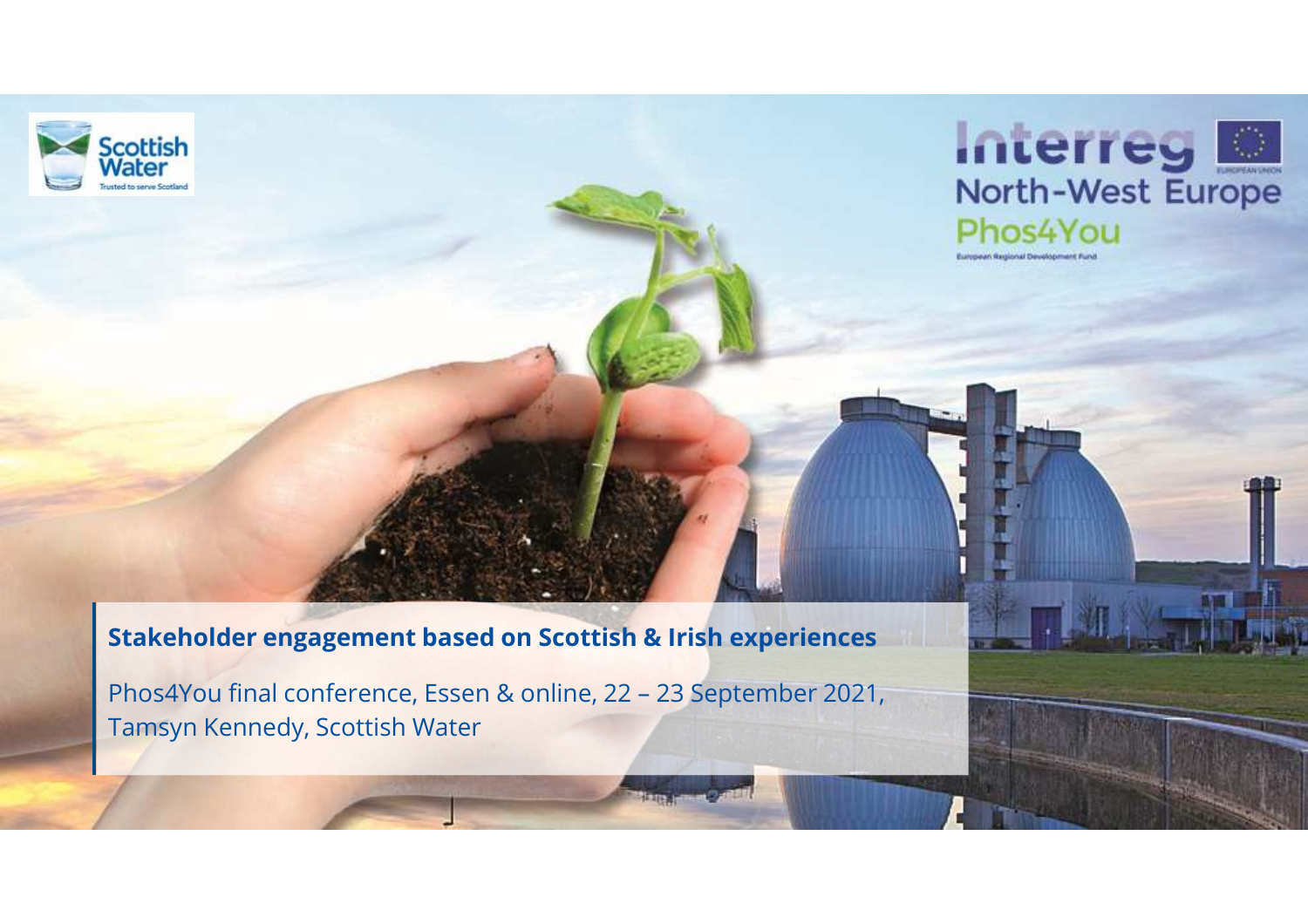# **Stakeholder Engagement**

- $\bullet$ Why is it important?
- $\bullet$  Purpose:
	- Capture stakeholders' first thoughts on:
		- Issues
		- Benefits
		- Challenges
	- Opportunity for stakeholders to inform the agenda
	- Develop relationships for future engagement, as appropriate



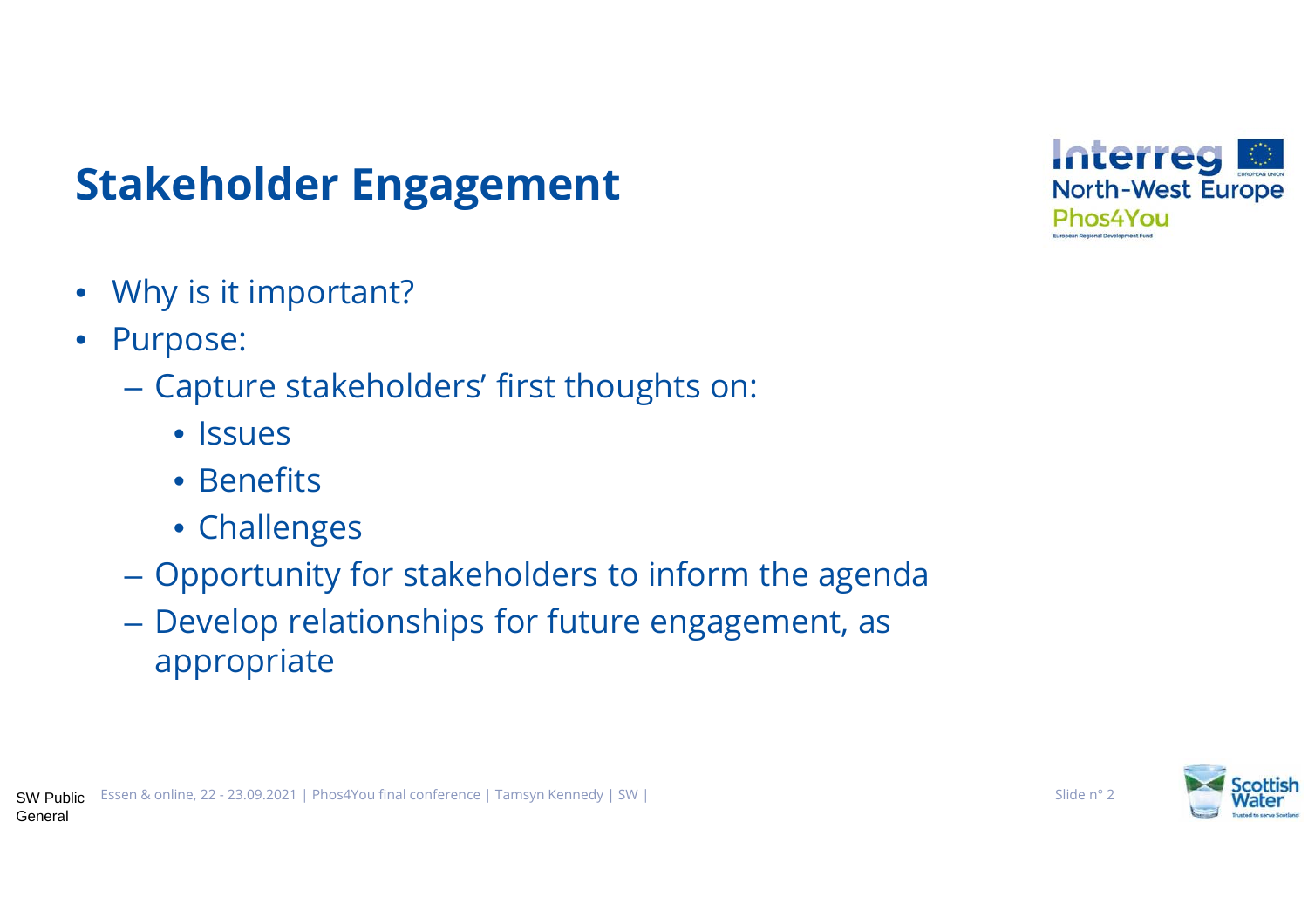## **What about the pandemic?**

- •Halted individual face to face engagement
- $\bullet$ Events were cancelled e.g. Royal Highland Show
- $\bullet$  In person opportunities were limited e.g. Scottish •Government showcase
- $\bullet$ Had to alter activities – created the Questionnaire
- $\bullet$  Might get better interactions virtually?-wider audience-time to consider opinions -more opportunities



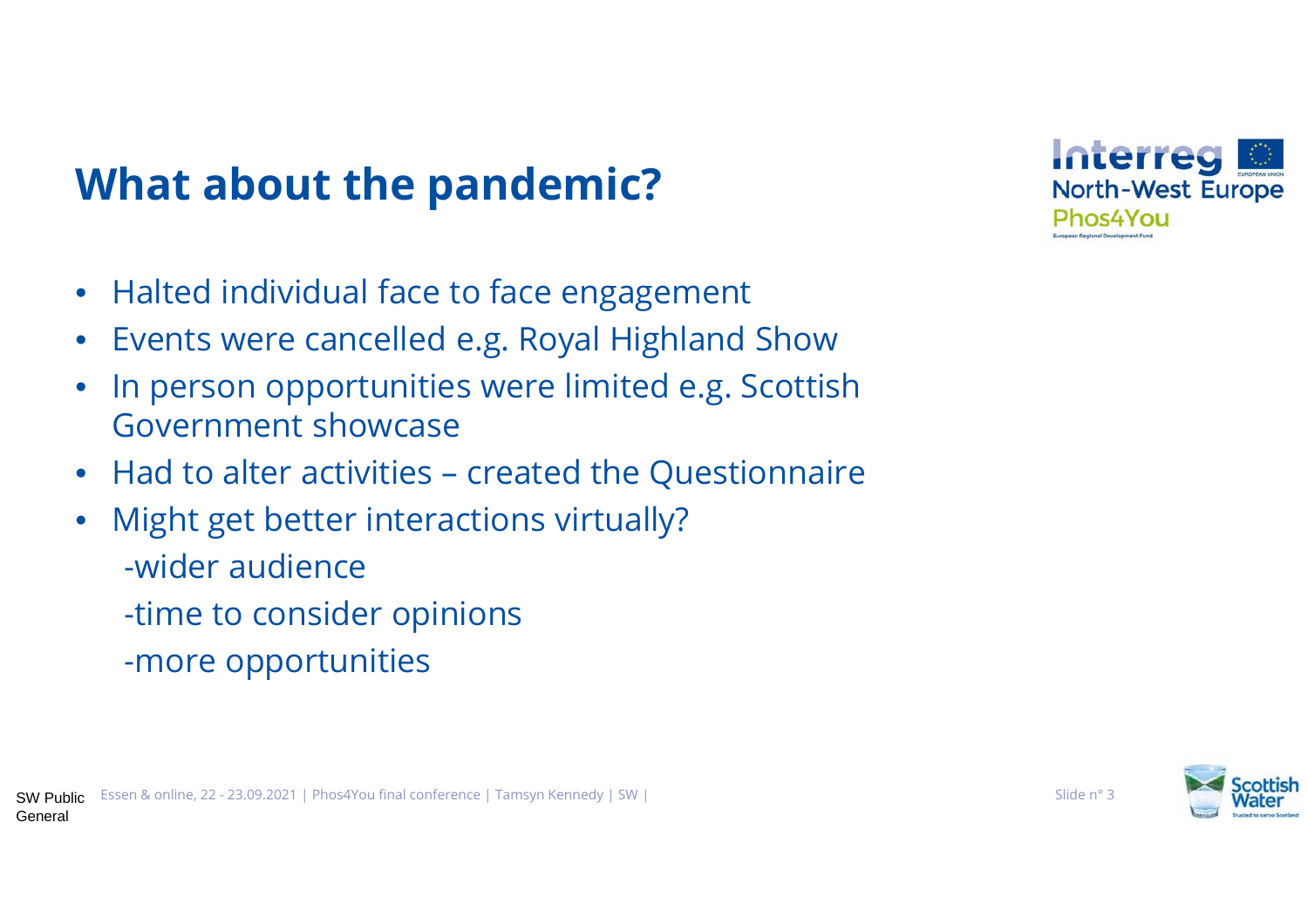### **Engagement Timeline**







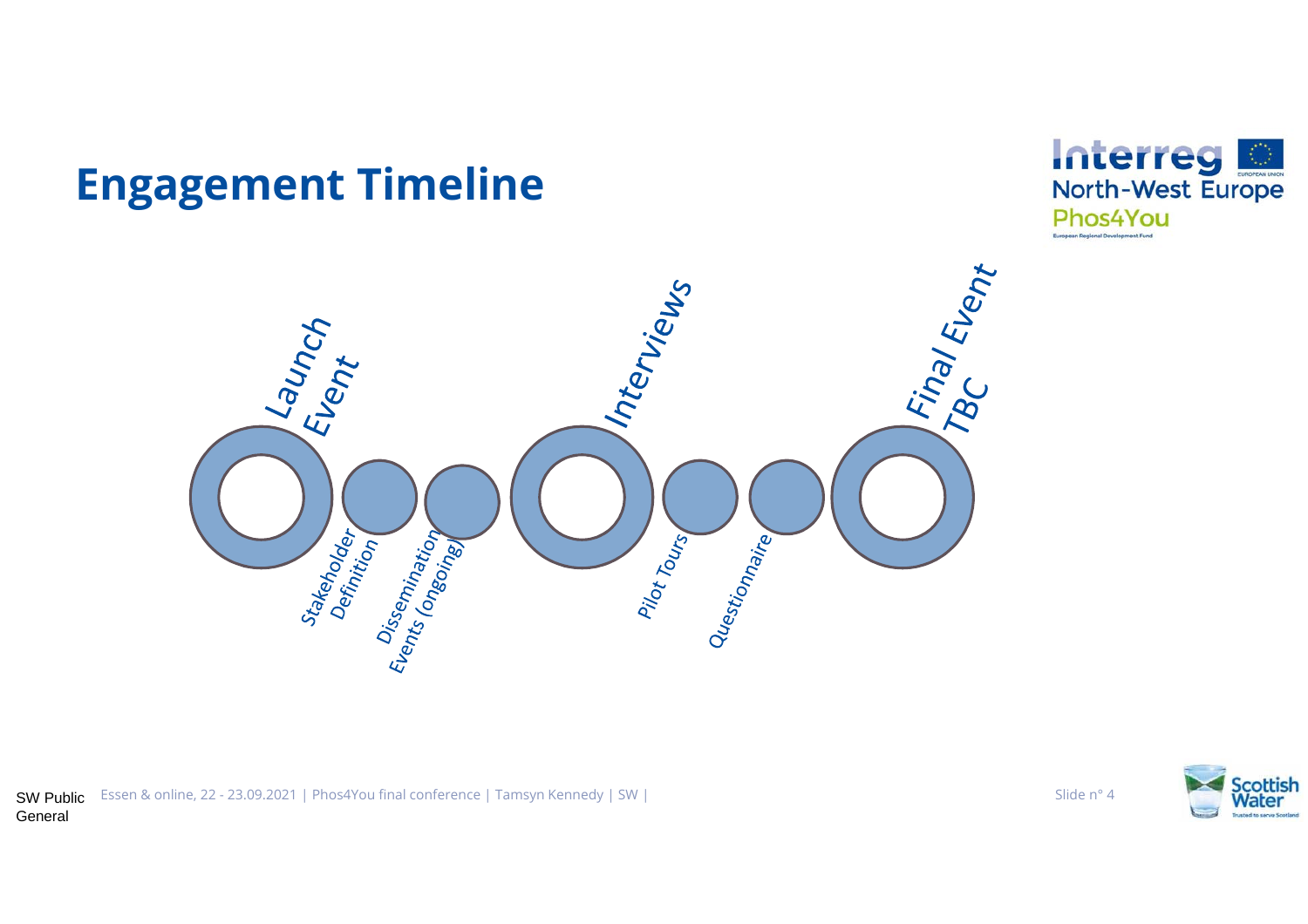### **Dissemination Events**



Glasgow Science Festival June 2018



Environ 2018 Conference

- $\bullet$ 10<sup>th</sup> International Conference on Biofilm Reactors, Dublin, Ireland, 2017
- 12th European Waste-Water Management Conference, Manchester, UK, 2018•
- 16th IWA LED on Water and Wastewater technologies, Edinburgh, Scotland, 2019•
- $\bullet$ Smart STEM school events (2016, 2017, 2018 and 2019)
- •Hyvolution 2020 (EMEC), Paris, France 2020



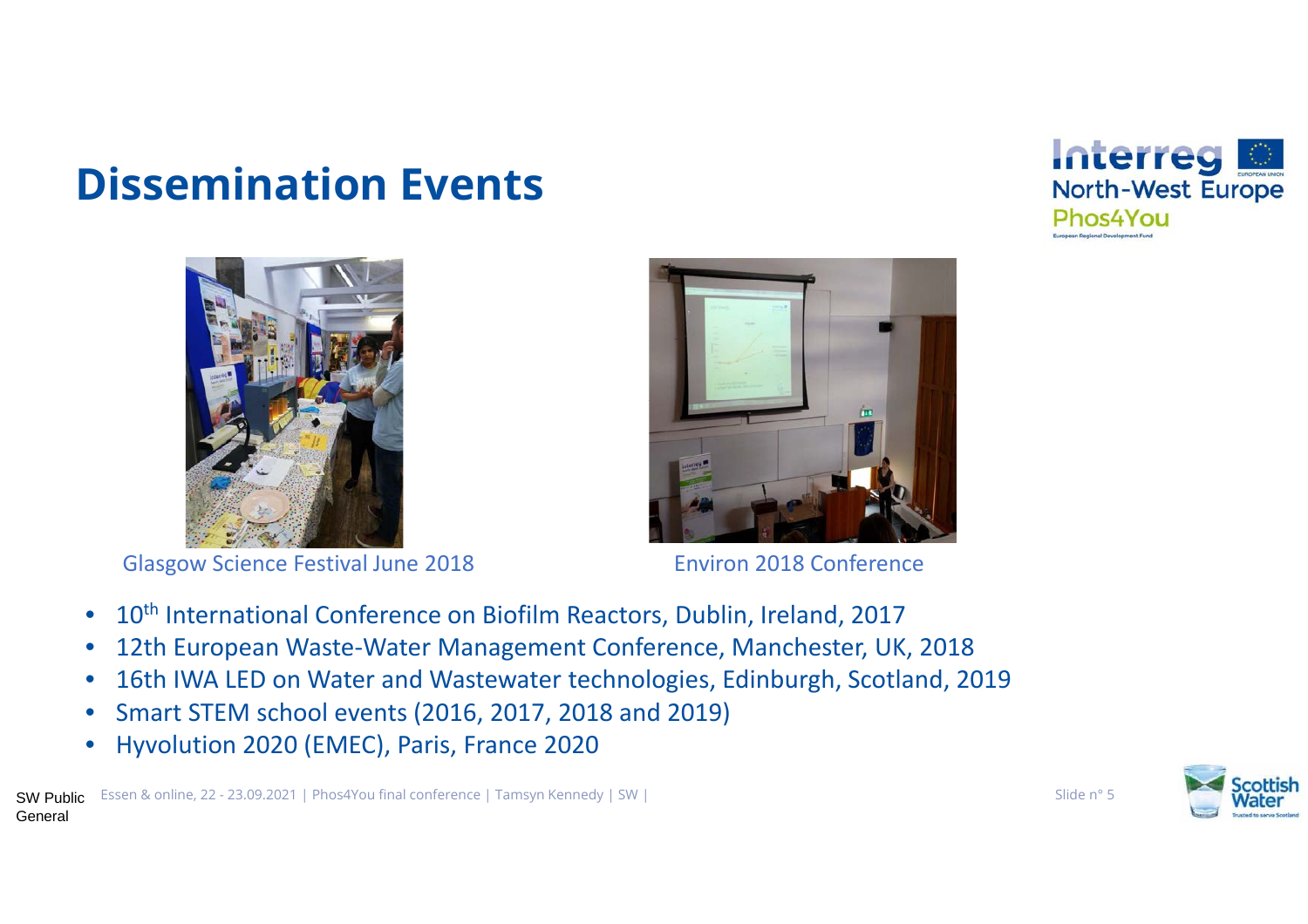

#### **Interviews**

Aim was to build:

- $\bullet$  Full picture of current industry / regulatory context from their position
- Potential opportunities now and in the future $\bullet$
- $\bullet$ Known barriers and challenges
- $\bullet$ What was their demand – production and use
- $\bullet$ Emerging trends e.g. policy
- $\bullet$ Any other stakeholders we have missed



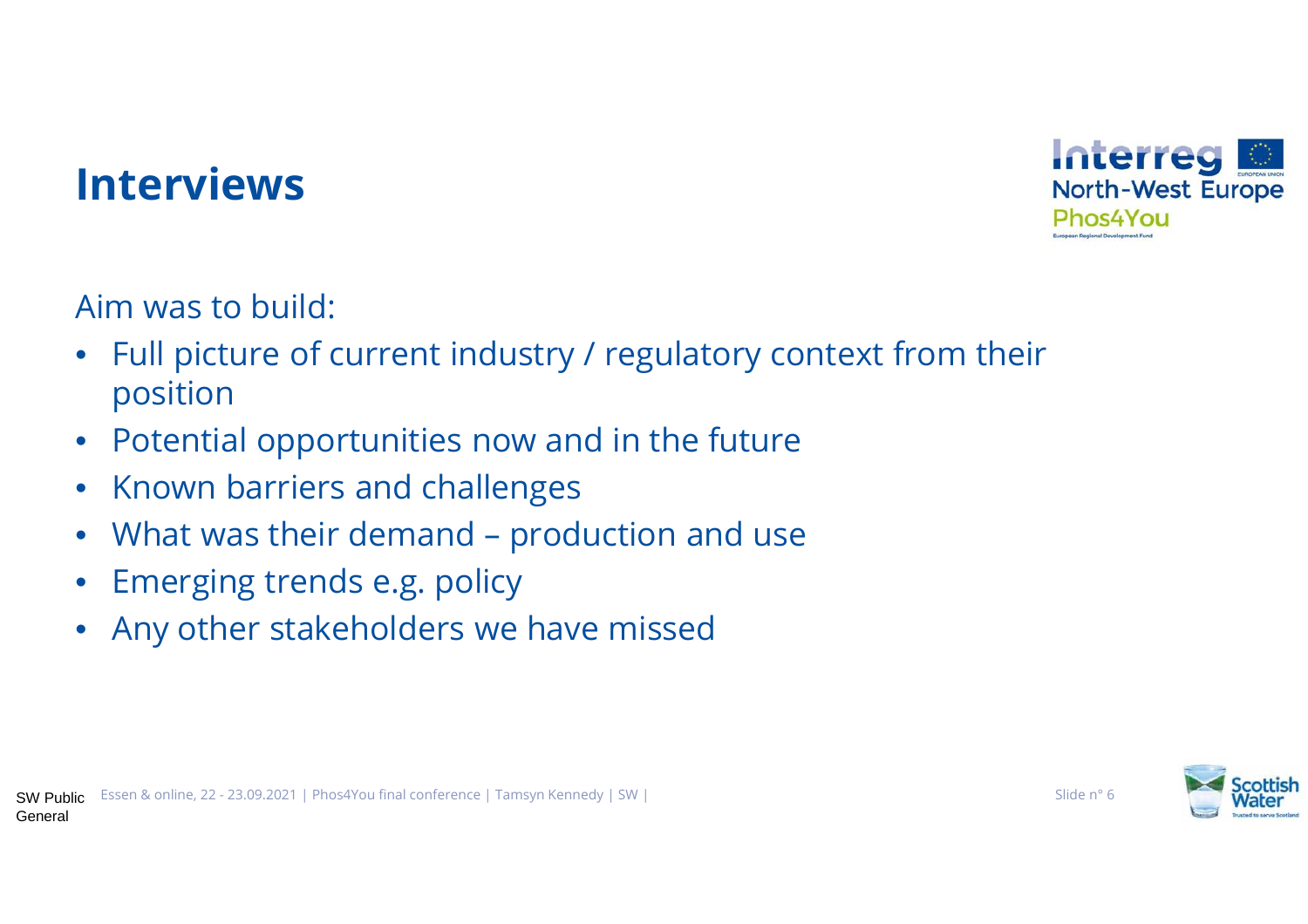### **Bo'ness Development Centre**





Located on a live, operational treatment works, Scottish Water's Waste-Water Development Centre is located at Bo'ness in the central belt of Scotland.

During the Phos4You project it hosted three of the pilot plants – Microalgae, Filtraphos and PULSe.

Engagement in the project was boosted by having them here because:

- •Tours by interested parties could be easily arranged
- Development centre is part of European Water Test Network•
- Regular information events for the centre included promoting the Phos4You pilots•



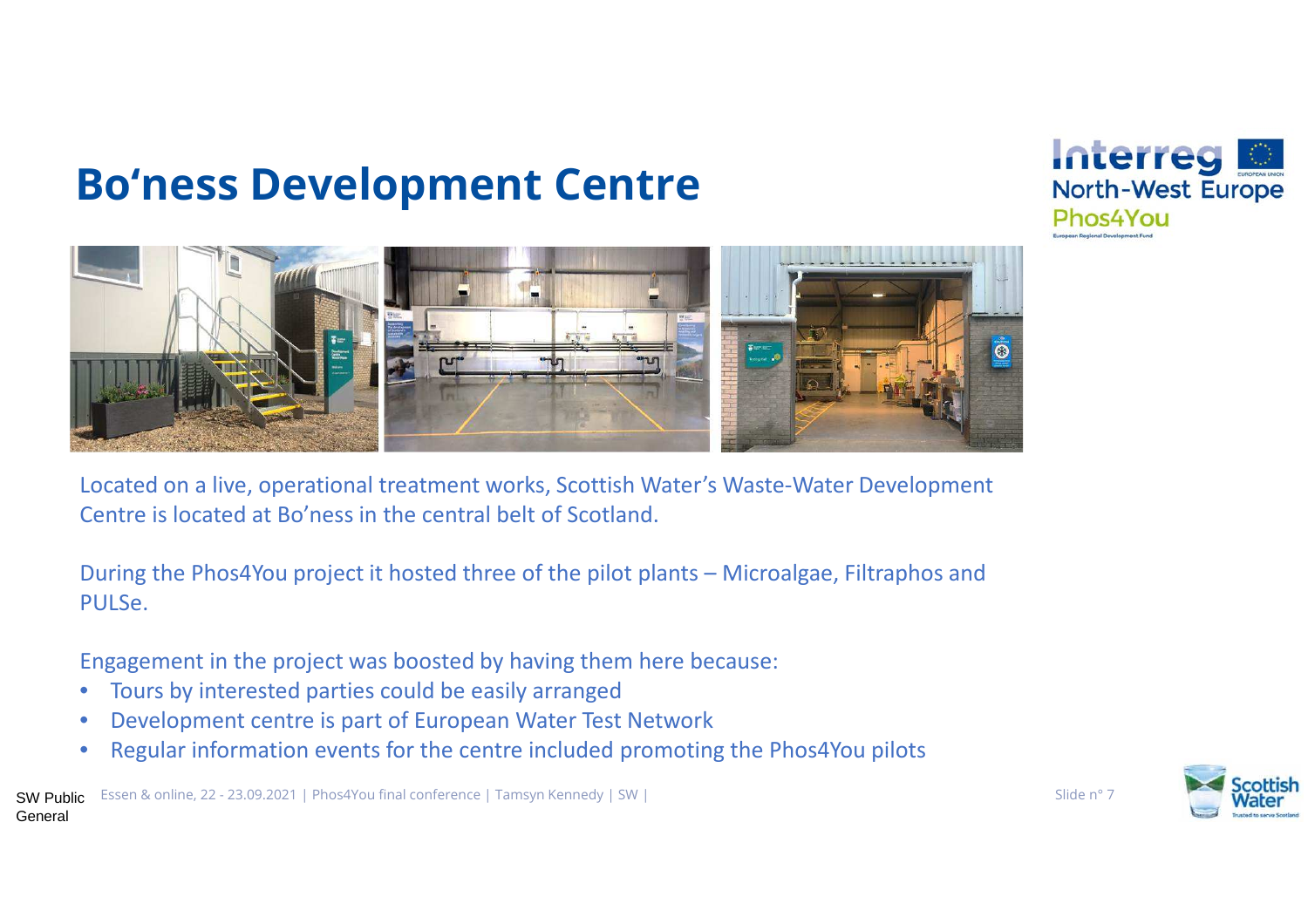## **Questionnaire**



- $\bullet$ Used Survey Monkey, open for 2 months
- $\bullet$ 16 questions with 109 participants: 66% from a rural setting
- • Quantitative closed-questions: multiple choice, Likert scale and rating scale
- Qualitative open-ended questions: unprompted responses
- $\bullet$  Asked reasons for P recovery, concerns regarding wastewater effluent, P recovery technologies and the future use of P.
- $\bullet$ Poor response in Scotland, no report produced

#### Different experience in Ireland:

- $\bullet$ Excellent response with a wide range of stakeholder groups
- •Extensive report of results published



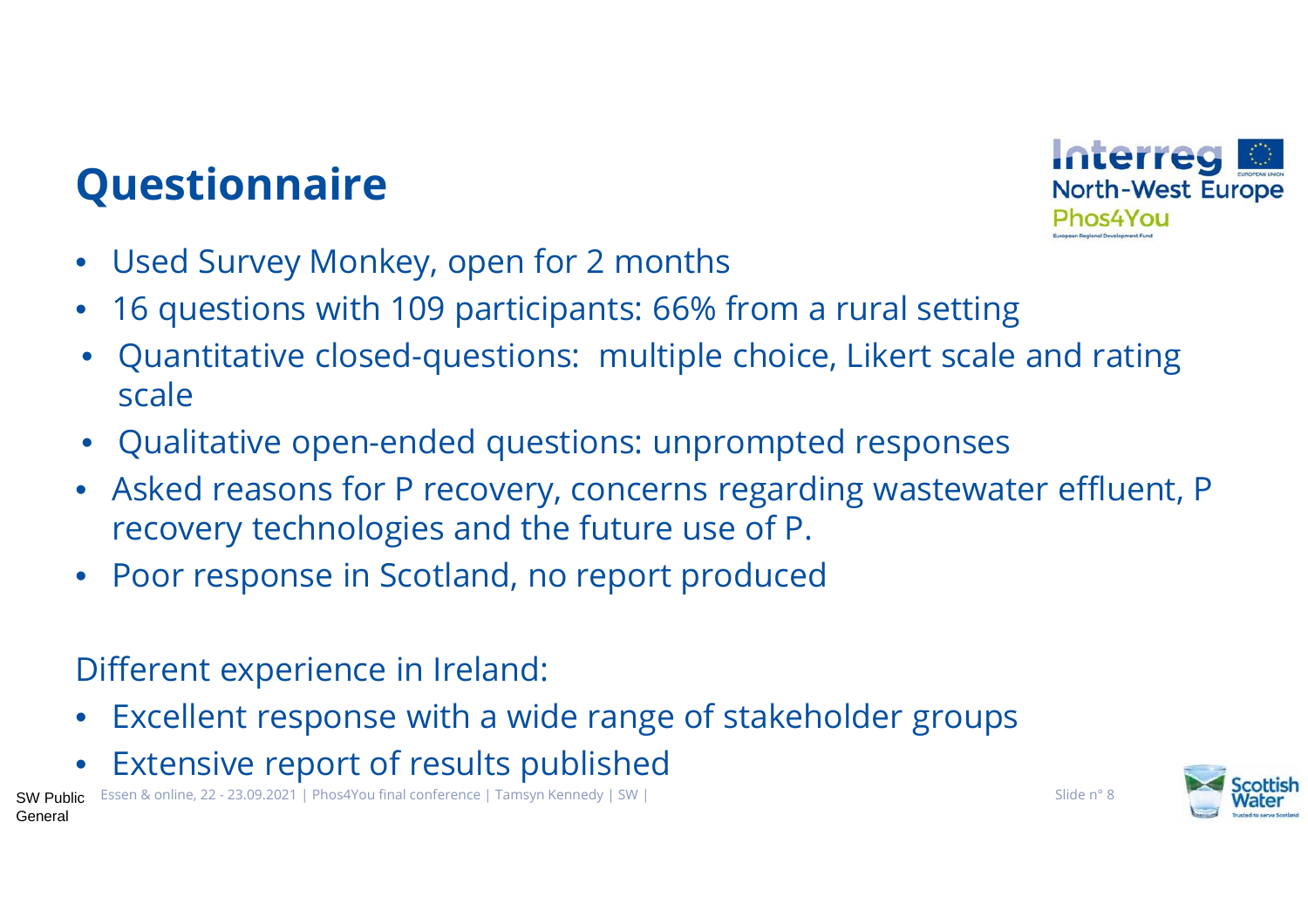# **Survey Results Highlights**



31% Contamination 30% Impact on water quality25% WWTP capacity/ technology

 $\textsf{SW}$  Public Essen & online, 22 - 23.09.2021 | Phos4You final conference | Tamsyn Kennedy | SW | Chart n° 9 Chart n° 9 Chart n° 9 Chart n° 9 Chart n° 9 Chart n° 9 Chart n° 9 Chart n° 9 Chart n° 9 Chart n° 9 Chart n° 9 General



#### Main Concerns Regarding Wastewater Effluent | Preferred Solution for Urban/ Rural P Recovery



37% Development of new P recovery technologies22.5% Mandatory nutrient recovery22.5% New legislation/policy

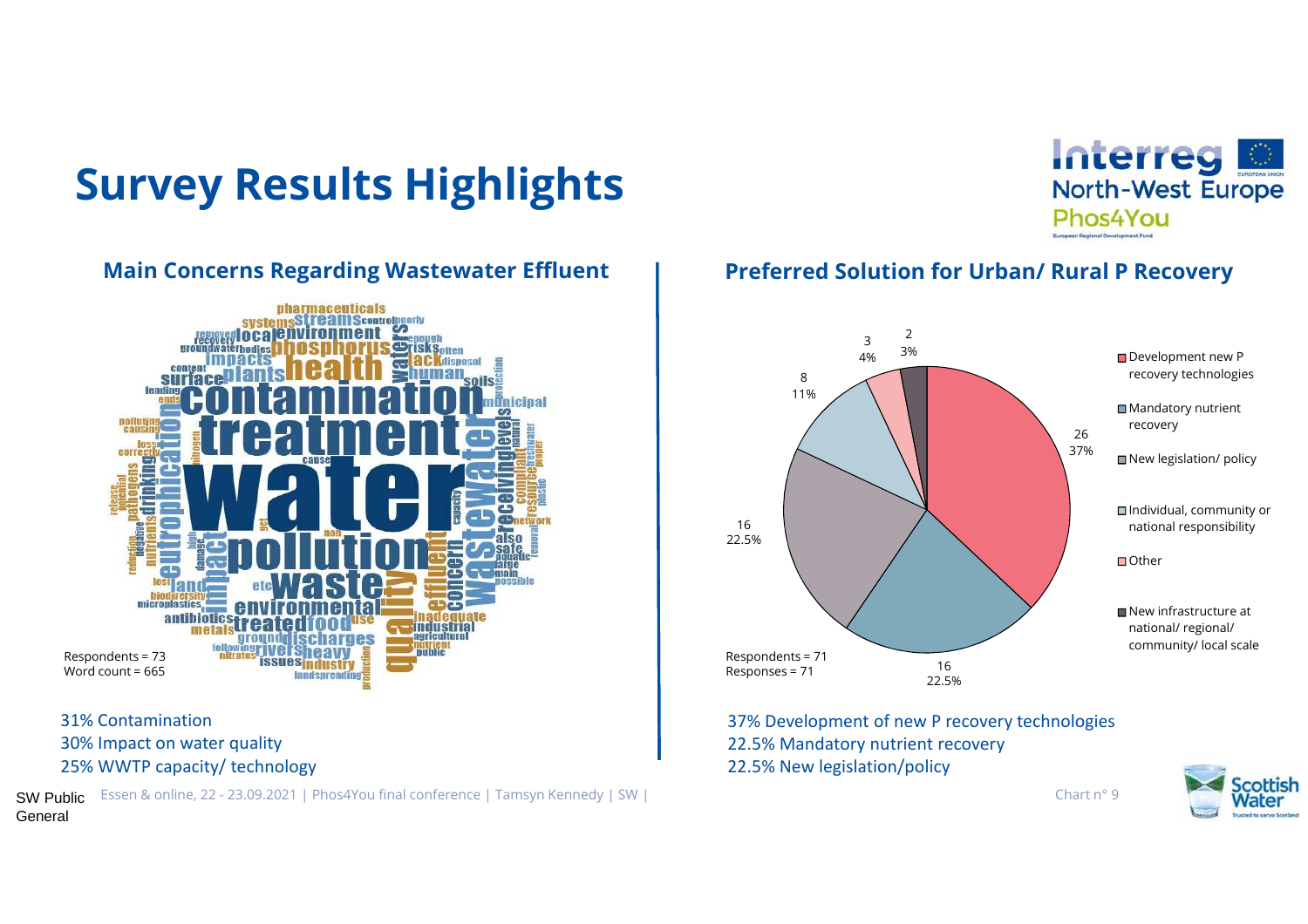# **Survey Results Highlights**





 ${\sf SW\, Public\,\,\,\,\,}$  Essen & online, 22 - 23.09.2021 | Phos4You final conference | Tamsyn Kennedy | SW |  $\,$ General

#### **Parameters to Consider in the Decision-Making Process When Recovering P from a Rural Wastewater Source**



#### **Extremely important:**

86% Improve environmental protection81% Good water status80% Reduce levels of contaminated water



Interreg

Phos4You

North-West Europe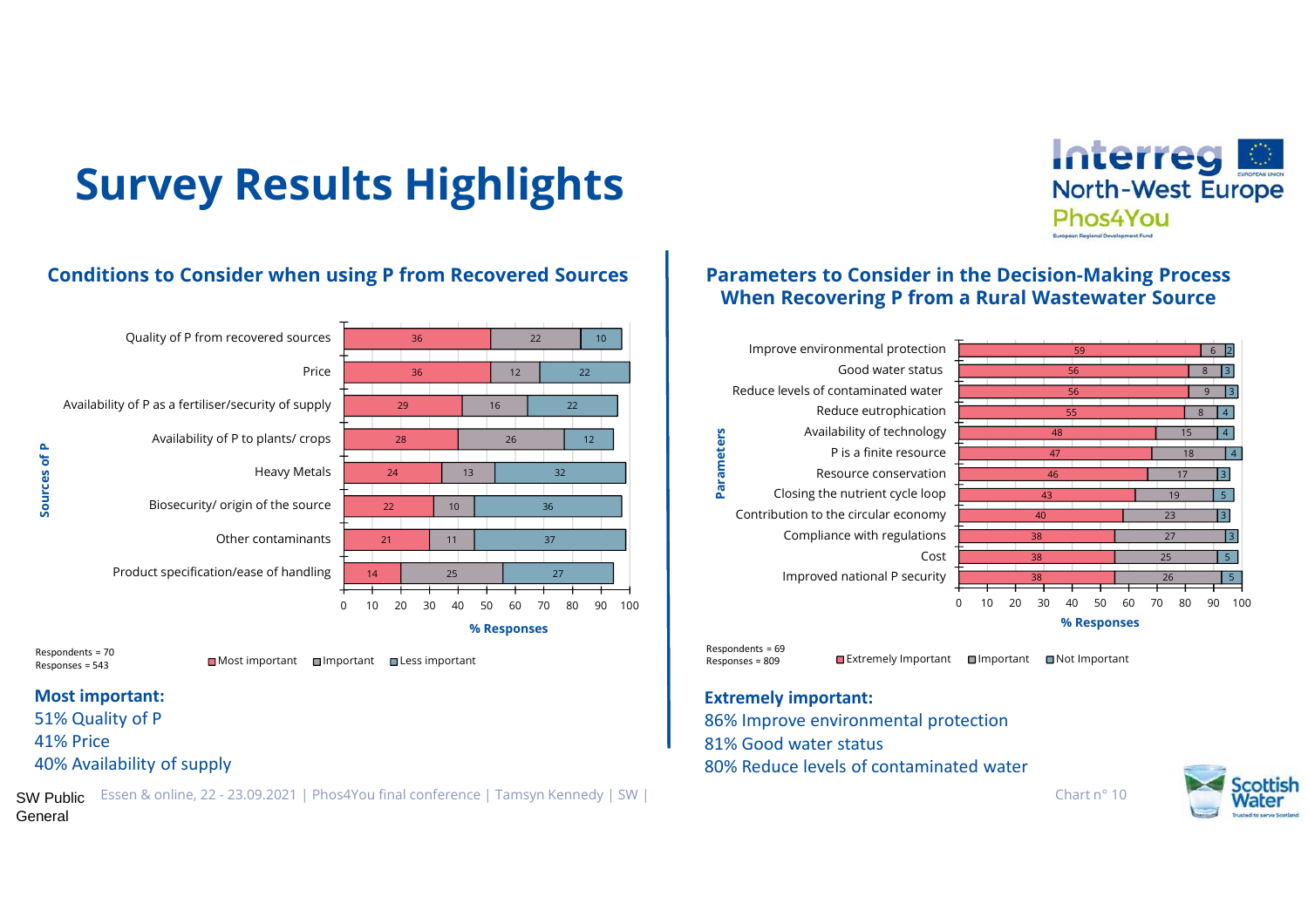# **Survey Conclusion and Recommendations**

#### **Conclusions:**

- P-recovery Stakeholder Survey was successful
- 109 survey participants from Ireland with 66% identifying as from a rural setting.
- • Contamination was their main concerns regarding wastewater effluent.
- • Development of new P recovery technologies was their preferred solution for urban/ rural P recovery.
- • Quality of P, price and availability were the conditions to consider when using P from recovered sources.
- • Improving environmental protection should be considered in the Decision-Making Process When Recovering P from a Rural Wastewater Source.

# **Recommendations:**

- Wastewater industry and fertiliser industry need to develop a recovered P product that is affordable, free from contaminants, is good quality and readily available for the end-user
- $\bullet$  Increased funding and investment
	- •Modernise Irish WWTPs
	- •Provide increased capacity to treat wastewater
	- •Potential for greater P-recovery
- $\bullet$  Agricultural advisors can inform the farmers of the many benefits, not just agronomically but also environmentally of using P-recovered from wastewater sources.



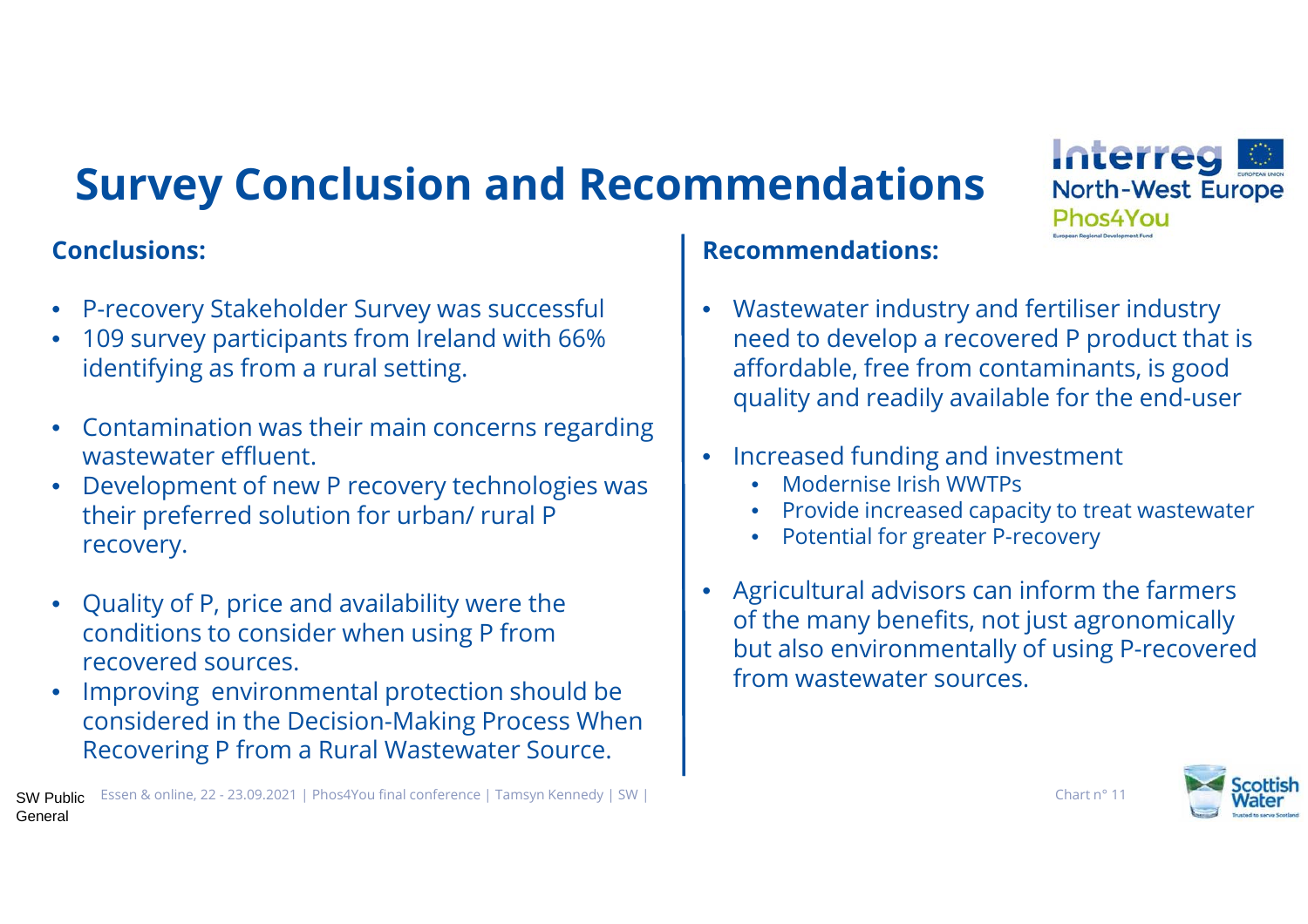# **What did we learn about the process?**

- Variable awareness and sense of urgency in stakeholders must be accounted for
- $\bullet$ Plans can be interrupted, have back up ideas
- $\bullet$ Timing is important
- $\bullet$ Site selection can have engagement benefits
- •Raising awareness has wider implications
- •Always more to be done!



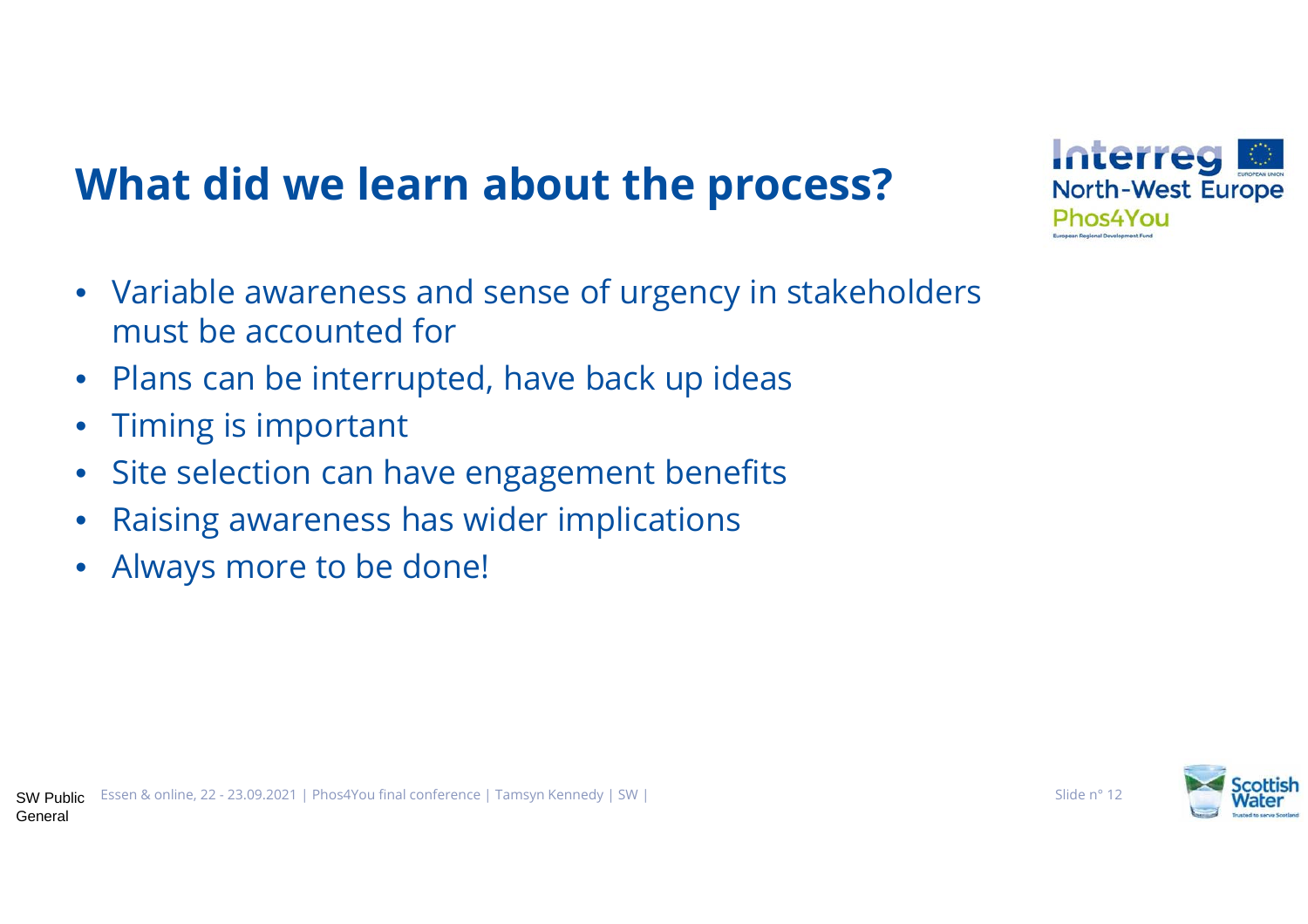#### **Next Steps**



- $\bullet$  Publicise the report summary with Stakeholders, within our organisations and with our working partners
- $\bullet$  Monitor of economic and legal situation for changes to Stakeholder opinions